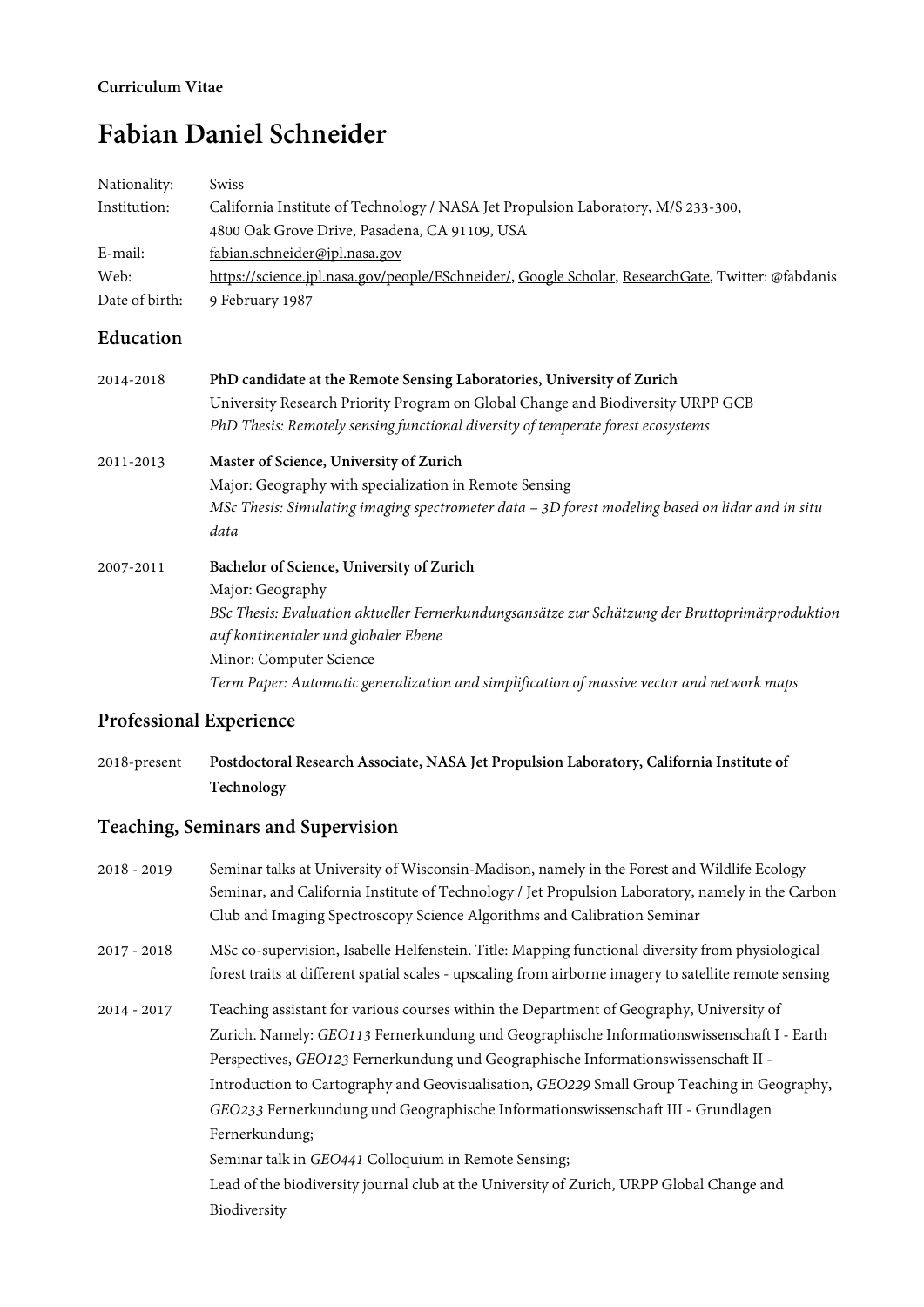#### **Awards**

2018 Distinction of the Natural Science Faculty of the University of Zurich for the PhD thesis

- 2014 Karl Kraus-Nachwuchsförderpreis, Karl Kraus Young Scientist Award (second place)
- 2013 Distinction of the Natural Science Faculty of the University of Zurich for the MSc thesis

### **Grants**

| 2021 Awarded           | <b>NASA ROSES A.7 Biodiversity</b>                                                                                                                                       |
|------------------------|--------------------------------------------------------------------------------------------------------------------------------------------------------------------------|
| Science-PI             | BioCube: Integrating remote sensing and in-situ dimensions of biodiversity to understand plant<br>and animal community composition and dynamics at large scales (\$853K) |
| 2021 Awarded<br>$Co-I$ | NASA ROSES A.8 GEDI Science Team<br>Functional diversity-biomass relationships across continents and intactness gradients (\$467K)                                       |
| Pending                | NASA ROSES A.5 Carbon Cycle Science                                                                                                                                      |
| $Co-I$                 | Functional diversity and the response of tropical forests to climate change (\$969K)                                                                                     |

#### **Invited Oral Presentations**

- 2020 Biodiversity monitoring from space towards large-scale mapping of functional diversity with imaging spectroscopy and lidar. Ecological Society of America Annual Meeting, Salt Lake City / Virtual Meeting, USA.
- 2020 The future of remote sensing of biodiversity. World Biodiversity Forum, Davos, Switzerland.
- 2017 Remote sensing of functional diversity using morphological and physiological forest traits. British Ecological Society - Ecology Across Borders, Ghent, Belgium.

# **Invited Workshops and Synergistic Activities**

- 2020 World Bank International Workshop of Experts, Disrupting Carbon Stock Dynamics Estimation for resultsbased payments, Participant
- 2020 National Science Foundation (NSF, award #1924942): Forest Structural Diversity, Participant
- 2018 Keck Institute for Space Studies (KISS): Unlocking a New Era in Biodiversity Science: Linking Integrated Space Based and In-Situ Observations, Participant
- 2015 National Center for Ecological Analysis and Synthesis (NCEAS): Prospects and priorities for satellite monitoring of global terrestrial biodiversity, Working group participant

**Journal Reviewer for:** Nature Communications, Nature Ecology and Evolution, Nature Geoscience, Global Change Biology, Environmental Research Letters, Remote Sensing of Environment, Remote Sensing, Methods in Ecology and Evolution, Ecological Applications, Biogeosciences, Applied Sciences, eLife Sciences

**Subject Matter Editor for:** Ecological Applications

**Proposal Reviewer for:** Expert Review Panel for the NASA Terrestrial Ecology and Ecological Forecasting Program

**Conference Session Organizer for**: Ecological Society of America Annual Meeting, organized session "Advances in Biodiversity Science with Remote Sensing" reviewed and accepted for the 2021 Annual Meeting

# **Additional information**

Mother tongue German Additional languages English (proficient), French (basic)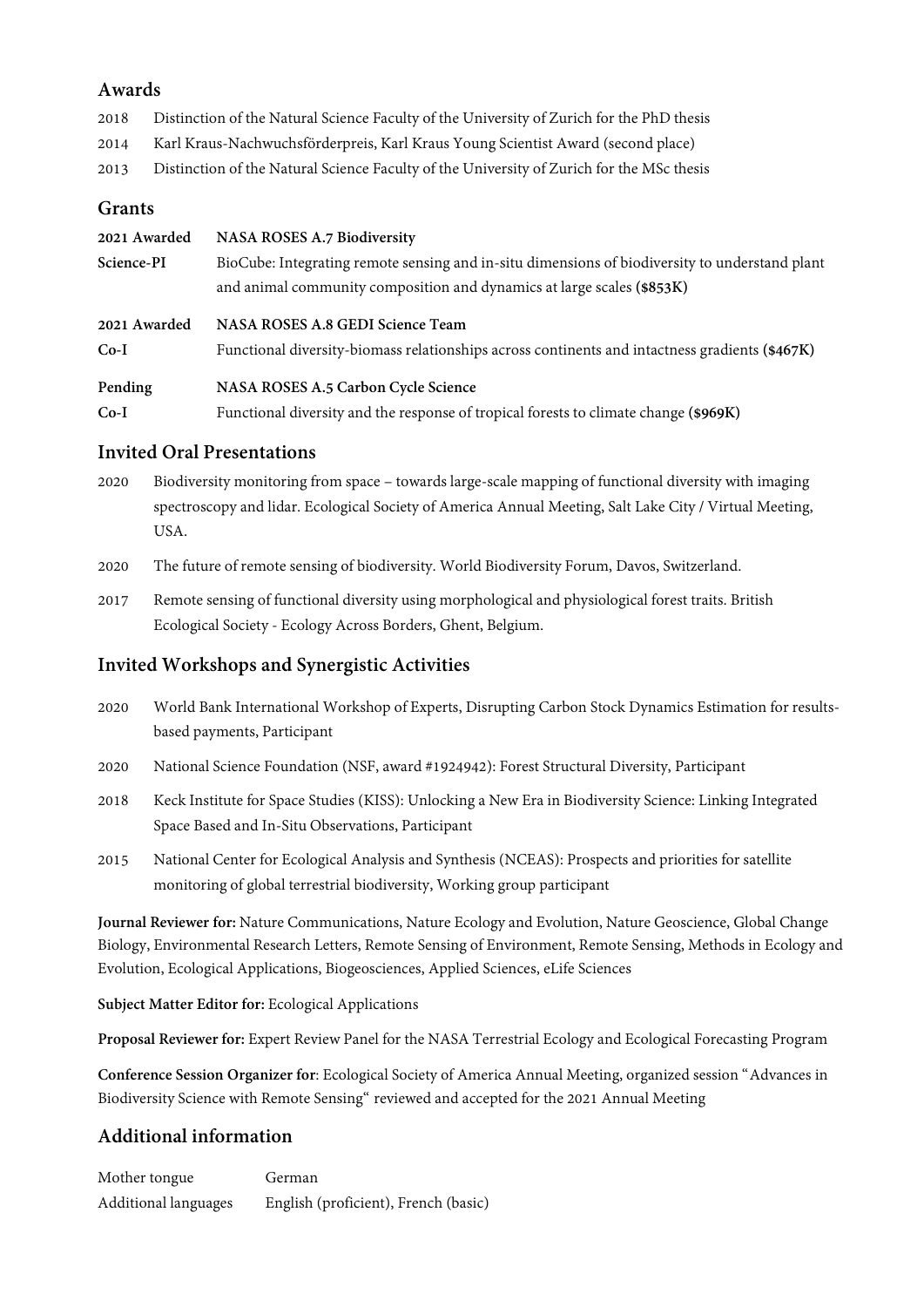# **List of Publications**

#### **Published, Peer-Reviewed Articles**

- Cawse-Nicholson, K., Townsend, P.A., Schimel, D., Assiri, A.M., Pamela, L.B., Buongiorno, M.F., Campbell, P., Nimrod, C., Casey, K.A., Correa-Pabón, R.A., Dahlin, K.M., Dashti, H., Dennison, P., Dierssen, H., Erickson, A., Fisher, J.B., Frouin, R., Gatebe, C.K., Gholizadeh, H., Gierach, M., Glenn, N.F., Goodman, J.A., Griffith, D.M., Guild, L., Hakkenberg, C.R., Hochberg, E.J., Holmes, T.R.H., Hu, C., Hulley, G., Huemmrich, K.F., Kudela, R.M., Kokaly, R.F., Lee, C.M., Martin, R., Miller, C.E., Moses, W.J., Muller-Karger, F.E., Ortiz, J.D., Otis, D.B., Pahlevan, N., Painter, T.H., Pavlick, R., Poulter, B., Qi, Y., Realmuto, V.J., Roberts, D., Schaepman, M.E., **Schneider, F.D.**, Schwandner, F.M., Serbin, S.P., Shiklomanov, A.N., Stavros, E.N., Thompson, D.R., Torres-Perez, J.L., Turpie, K.R., Tzortziou, M., Ustin, S., Yu, Q., Yusup, Y., Zhang, Q., & the Algorithms Working Group Community (2021). A compilation of surface imaging algorithms: NASA's Surface Biology and Geology Designated Observable. *Remote Sensing of Environment, 257, 112349.* <https://doi.org/10.1016/j.rse.2021.112349>
- Rocchini, D., Thouverai, E., Marcantonio, M., Iannacito, M., Da Re, D., Torresani, M., Bacaro, G., Bazzichetto, M., Bernardi, A., Foody, G.M., Furrer, R., Kleijn, D., Larsen, S., Lenoir, J., Malavasi, M., Marchetto, E., Messori, F., Montaghi, A., Moudrý, V., Naimi, B., Ricotta, C., Rossini, M., Sanit, F., Santos, M.J., Schaepman, M.E., **Schneider, F.D.**, Schuh, L., Silvestri, S., Símová, P., Skidmore, A.K., Tattoni, C., Tordoni, E., Vicario, S., Zannini, P., & Wegmann, M. (2021). Rasterdiv – an Information Theory tailored R package for measuring ecosystem heterogeneity from space: to the origin and back. *Methods in Ecology and Evolution, Accepted Author Manuscript[. https://doi.org/10.1111/2041-210X.13583](https://doi.org/10.1111/2041-210X.13583)*
- Rocchini, D., Marcantonio, M., Da Re, D., Bacaro, G., Feoli, E., Foody, G.M., Furrer, R., Harrigan, R.J., Kleijn, D., Iannacito, M., Lenoir, J., Lin, M., Malavasi, M., Marchetto, E., Meyer, R.S., Moudrý, V., Payne, D., **Schneider, F.D.**, Símová, P., Thornhill, A.H., Thouverai, E., Vicario, S., Wayne, R.K., & Ricotta, C. (2021). From zero to infinity: minimum to maximum diversity of the planet by spatio-parametric Rao's quadratic entropy. *Global Ecology and Biogeography, 00,* 1– 10[. https://doi.org/10.1111/geb.13270](https://doi.org/10.1111/geb.13270)
- Zheng, Z., Zeng, Y., **Schneider, F.D.**, Zhao, Y., Zhao, D., Schmid, B., Schaepman, M.E., & Morsdorf, F. (2021). Mapping functional diversity using individual tree-based morphological and physiological traits in a subtropical forest. *Remote Sensing of Environment, 252, 112170[. https://doi.org/10.1016/j.rse.2020.112170](https://doi.org/10.1016/j.rse.2020.112170)*
- Kükenbrink, D., **Schneider, F.D.**, Schmid, B., Gastellu-Etchegorry, J.-P., Schaepman, M.E., & Morsdorf, F. (2021). Modelling of three-dimensional, diurnal light extinction in two contrasting forests. *Agricultural and Forest Meteorology, 296, 108230*.<https://doi.org/10.1016/j.agrformet.2020.108230>
- **Schneider, F.D.**, Ferraz, A., Hancock, S., Duncanson, L.I., Dubayah, R.P., Pavlick, R.P., & Schimel, D.S. (2020). Towards mapping the diversity of canopy structure from space with GEDI. *Environmental Research Letters*. <https://doi.org/10.1088/1748-9326/ab9e99>
- Morsdorf, F., **Schneider, F.D.**, Guillén-Escribà, C., Kükenbrink, D., Leiterer, R., & Schaepman, M.E. (2020). The Laegeren Site: An Augmented Forest Laboratory. In J. Cavender-Bares, J.A. Gamon & P.A. Townsend (Eds.). *Remote Sensing of Plant Biodiversity* (pp. 83-104). [https://doi.org/10.1007/978-3-030-33157-3\\_4](https://doi.org/10.1007/978-3-030-33157-3_4)
- Czyż, E.A., Guillen Escriba, C., Wulf, H., Tedder, A., Schuman, M.C., **Schneider, F.D.**, & Schaepman, M.E. (2020). Intraspecific genetic variation of a Fagus sylvatica population in a temperate forest derived from airborne imaging spectroscopy time series. *Ecology and Evolution, 10 (14),* 7419-7430[. https://doi.org/10.1002/ece3.6469](https://doi.org/10.1002/ece3.6469)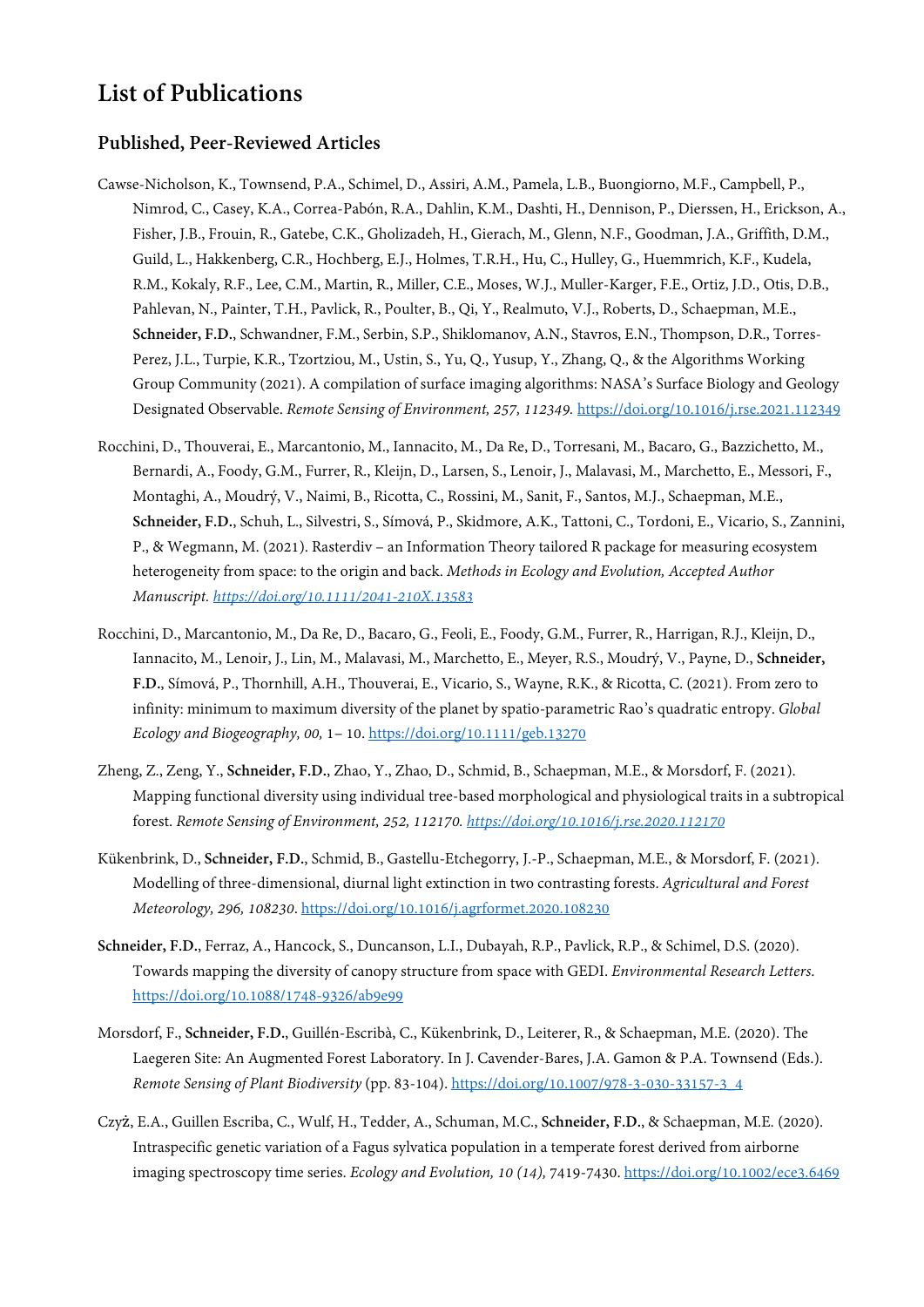- Paul-Limoges, E., Wolf, S., **Schneider, F. D.**, Longo, M., Moorcroft, P., Gharun, M., & Damm, A. (2020). Partitioning evapotranspiration with concurrent eddy covariance measurements in a mixed forest. *Agricultural and Forest Meteorology, 280*, 107786.<https://doi.org/10.1016/j.agrformet.2019.107786>
- Thonicke, K., Billing, M., Bloh, W., Sakschewski, B., Niinemets, Ü., Peñuelas, J., Cornelissen, J.H.C., Onoda, Y., van Bodegom, P., Schaepman, M.E., **Schneider, F.D.**, & Walz, A. (2020). Simulating functional diversity of European natural forests along climatic gradients. *Journal of Biogeography, 47 (5)*, 1069-1085. <https://doi.org/10.1111/jbi.13809>
- **Schneider, F. D.**, A. Ferraz, & Schimel, D. (2019). Watching Earth's interconnected systems at work, *EOS*, 100. <https://doi.org/10.1029/2019EO136205>
- **Schneider, F. D.**, Kükenbrink, D., Schaepman, M. E., Schimel, D. S., & Morsdorf, F. (2019). Quantifying 3D structure and occlusion in dense tropical and temperate forests using close-range LiDAR. *Agricultural and Forest Meteorology, 268*, 249–257[. https://doi.org/10.1016/j.agrformet.2019.01.033](https://doi.org/10.1016/j.agrformet.2019.01.033)
- Schimel, D., **Schneider, F. D.**, & JPL Carbon and Ecosystem Participants (2019). Flux towers in the sky: global ecology from space. *New Phytologist, 224 (2)*, 570–584[. https://doi.org/10.1111/nph.15934](https://doi.org/10.1111/nph.15934)
- Kükenbrink, D., Hueni, A., **Schneider, F. D.**, Damm, A., Gastellu-Etchegorry, J.-P., Schaepman, M. E., & Morsdorf, F. (2019). Mapping the Irradiance Field of a Single Tree: Quantifying Vegetation-Induced Adjacency Effects. *IEEE Transactions on Geoscience and Remote Sensing, 57 (7)*, 4994-5011[. https://doi.org/10.1109/TGRS.2019.2895211](https://doi.org/10.1109/TGRS.2019.2895211)
- Damm, A., Paul-Limoges, E., Haghighi, E., Simmer, C., Morsdorf, F., **Schneider, F. D.**, van der Tol, C., Migliavacca, M., & Rascher, U. (2018). Remote sensing of plant-water relations: An overview and future perspectives. *Journal of Plant Physiology, 227*, 3-19[. https://doi.org/10.1016/j.jplph.2018.04.012](https://doi.org/10.1016/j.jplph.2018.04.012)
- Fawcett, D., Verhoef, W., Schläpfer, D., **Schneider, F. D.**, Schaepman, M. E., & Damm, A. (2018). Advancing retrievals of surface reflectance and vegetation indices over forest ecosystems by combining imaging spectroscopy, digital object models, and 3D canopy modelling. *Remote Sensing of Environment, 204*, 583–595. <https://doi.org/10.1016/j.rse.2017.09.040>
- Morsdorf, F., Kükenbrink, D., **Schneider, F. D.**, Abegg, M., & Schaepman, M. E. (2018). Close-range laser scanning in forests: towards physically based semantics across scales. *Interface Focus, 8(2)*, 20170046. <https://doi.org/10.1098/rsfs.2017.0046>
- **Schneider, F. D.**, Morsdorf, F., Schmid, B., Petchey, O. L., Hueni, A., Schimel, D. S., & Schaepman, M. E. (2017). Mapping functional diversity from remotely sensed morphological and physiological forest traits. *Nature Communications, 8 (1),* 1441[. https://doi.org/10.1038/s41467-017-01530-3](https://doi.org/10.1038/s41467-017-01530-3)
- Yamasaki, E., Altermatt, F., Cavender-Bares, J., Schuman, M. C., Zuppinger-Dingley, D., Garonna, I., **Schneider, F.D.**, Guillén Escribà, C., van Moorsel, S.J., Hahl, T., Schmid, B., Schaepman-Strub, G., Schaepman, M.E., & Shimizu, K. K. (2017). Genomics meets remote sensing in global change studies: monitoring and predicting phenology, evolution and biodiversity. *Current Opinion in Environmental Sustainability, 29*, 177–186. <https://doi.org/10.1016/j.cosust.2018.03.005>
- Morsdorf, F., Eck, C., Zgraggen, C., Imbach, B., **Schneider, F. D.**, & Kükenbrink, D. (2017). UAV-based LiDAR acquisition for the derivation of high-resolution forest and ground information. *Leading Edge, 36 (7)*, 566-570. <https://doi.org/10.1190/tle36070566.1>